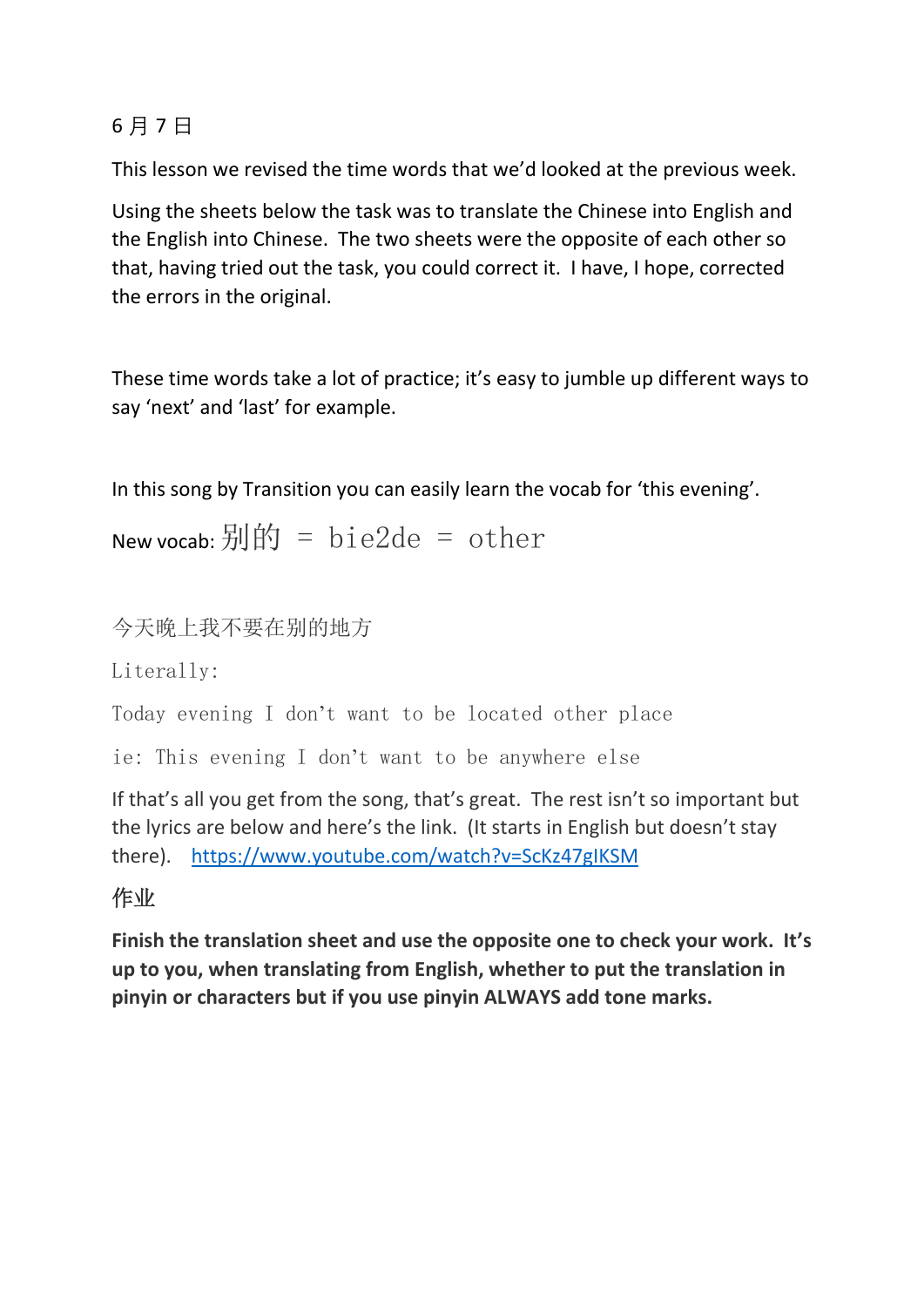## 1. 晚上好!

- 2. 这个飞机很晚
- 3. 他明年去日本
- 4. 明天下午见
- 5. 昨天早上
- 6. 四(4)号见
- 7. 下次见
- 8. 我去年去中国
- 9. They went to Germany last week
- 10.Next Wednesday
- 11.See you tomorrow
- 12.I'm not going to France this year
- 13.I read that book last week
- 14.I don't want to study Chinese now!
- 15.Morning!
- 16.The weather last night was really bad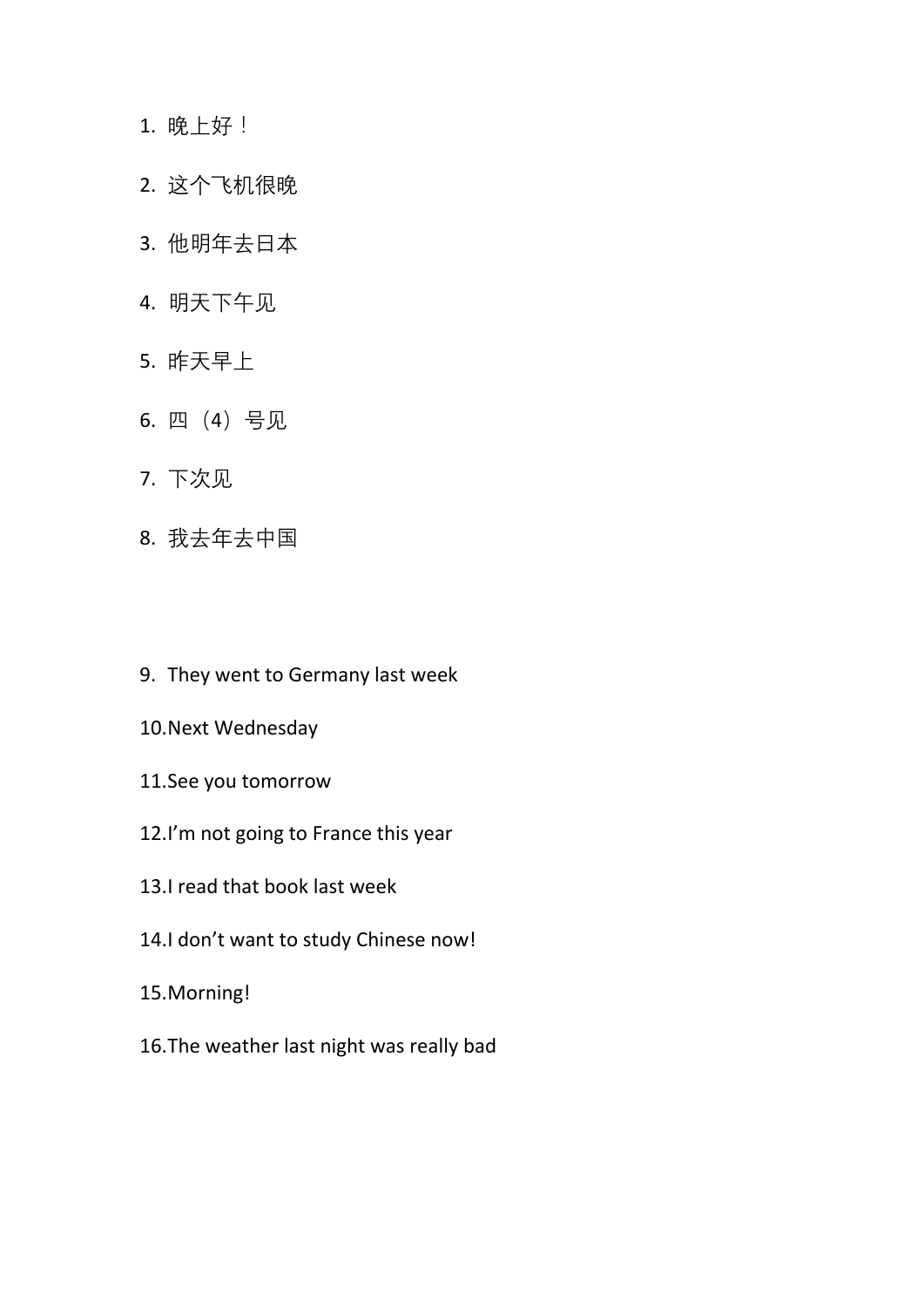- 1. Good evening!
- 2. This plane is very late
- 3. He's going to Japan next year
- 4. See you tomorrow afternoon
- 5. Yesterday morning
- 6. See you on 4th
- 7. See you next time
- 8. I went to China last year
- 9. 他们上个星期去德国
- 10. 下个星期三
- 11. 明天见
- 12. 我今年不去法国
- 13. 我上个星期看那本书
- 14. 我现在不要学习中文
- 15. 早
- 16. 昨天 (de) 天气很不好